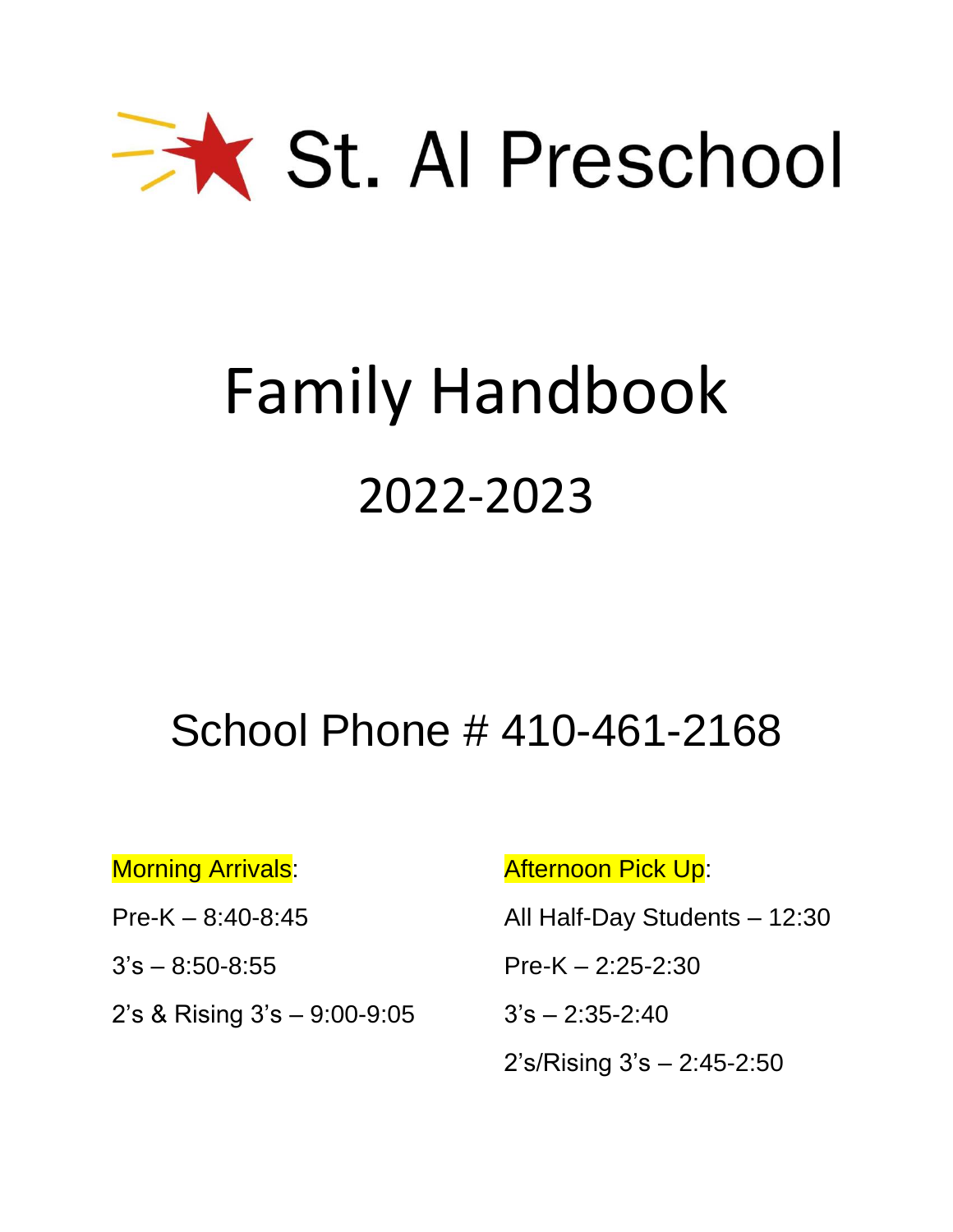Welcome to St. Alphonsus Preschool. We are a Roman Catholic, private preschool. We offer a full and half day preschool experience for children ages 2 to 4. St. Alphonsus Preschool is committed to the holistic development of young children, focusing on their spiritual, academic, physical and social/ emotional growth. By sharing our faith, personal attention and love of learning, we will nurture each child that God has entrusted to us. We will build our faith through active participation in the Church and its mission, and we will build our minds and bodies through purposeful and challenging work. We dedicate ourselves and our school, in true Jesuit tradition,

to "the greater glory of God!"

Eileen Delaney, Director [\(eileen@stalchurch.org\)](mailto:eileen@stalchurch.org)

Beth Suter, Assistant Director [\(beth@stalchurch.org\)](mailto:beth@stalchurch.org)

Laura Munns, Business Manager [\(laura@stalchurch.org\)](mailto:laura@stalchurch.org)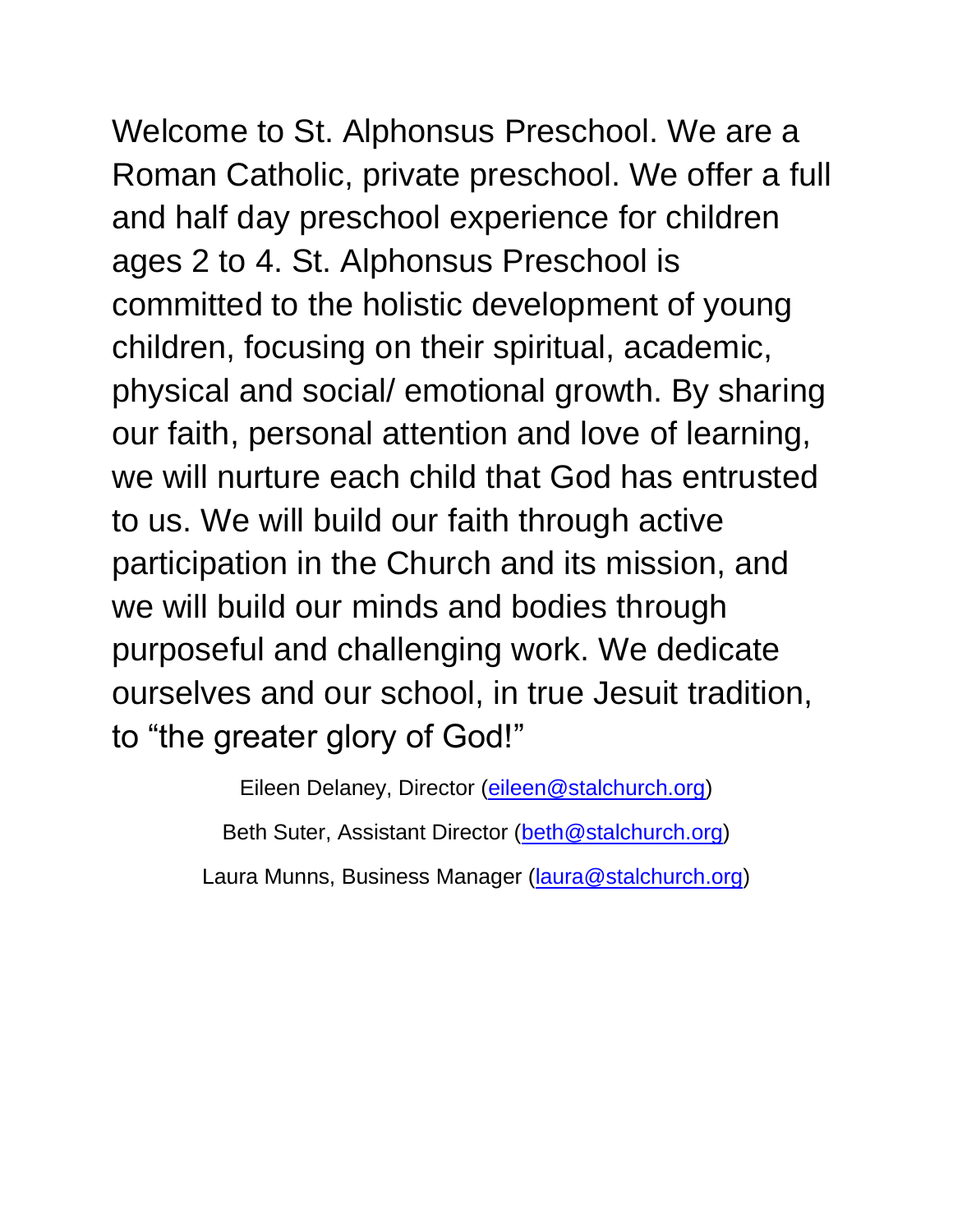**Alcohol and Tobacco Use:** In order to maintain a healthy and safe environment for students and staff, the use of alcohol and tobacco products is strictly prohibited on St. Alphonsus Preschool grounds, both inside and outside during school hours.

**Arrival Procedures:** Please see arrival times on front of Handbook for your child's grade. Please obey all traffic signs. Speed limit is 15 mph. Upon arriving on our campus, please proceed straight ahead and loop onto our parking lot from the back. To enter the building, use the parent entrance ONLY. Have your child place their lunchbox in the black bin corresponding to their classroom. Please WALK your child up to the front door and greet the teacher.

**Afternoon Pick-Up:** Our doors will open at 12:25 for our half day student dismissal. **ALL HALF DAY STUDENTS MUST BE PICKED UP BY 12:30pm.** If your child is not picked up by 12:35pm then a charge of \$25 will apply. Please be respectful of your child's teacher as she has afternoon responsibilities and relies on you to pick up your child at the given time.

**Dismissal Procedure for our Full Day Students:** Please see dismissal times on front of handbook which correspond to your child's class. If you are more than 5 minutes late on multiple occasions, you will be charged a \$25 late fee.

**Attendance:** We expect your child to attend school each day that he/she is enrolled. If for any reason your child is not coming to school on a scheduled day, it is MANDATORY that you inform us via phone call to: **(410) 461-2168 or email at preschool@stalchurch.org** by 9:30am. We follow up on every child not in attendance as scheduled. **This is for your child's safety.** If your child will miss extended days due to vacation, please notify us in writing.

**Birthdays:** It is fun to celebrate birthdays at school with classmates. IF you would like to provide a snack or treat, please arrange this with your child's teacher at least ONE WEEK IN ADVANCE. We encourage healthy snacks and ask that you refrain from sending in large cupcakes or other overly sweet items. NO HOME BAKED PRODUCTS. Everything must be STORE BOUGHT and in its sealed, original container so that the ingredients may be reviewed for allergens. **WE ARE A NUT FREE SCHOOL**. Snacks ONLY please.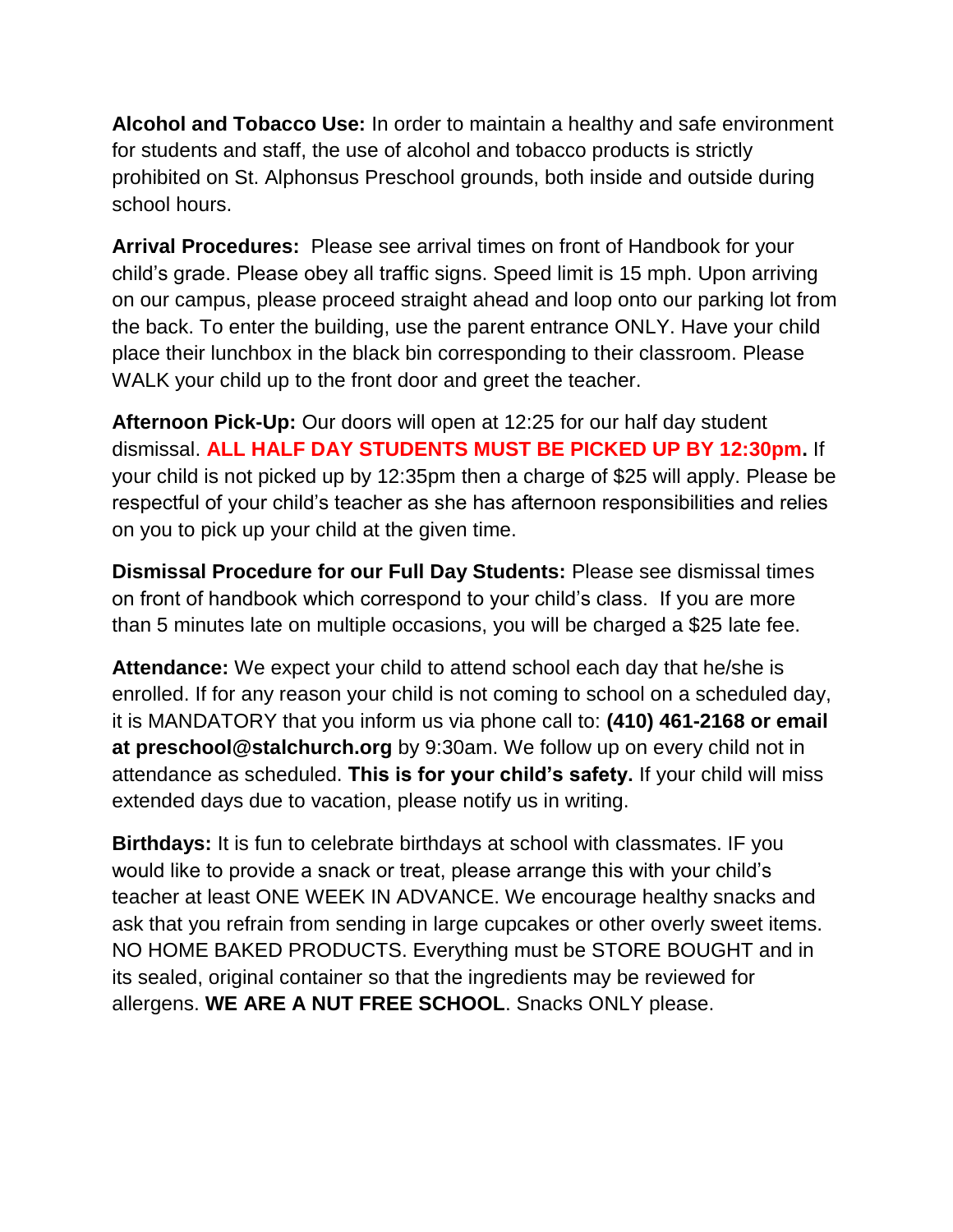**Building Safety:** You are only permitted to enter or exit the building via the preschool door located adjacent to the lower parking lot of the Parish Center. You are not permitted to use any other doors, including the church office door facing Old Court Road. **YOU MUST REMAIN WITH YOUR CHILD AT ALL TIMES WHILE ARRIVING OR LEAVING SCHOOL**. **THIS INCLUDES THE HALLWAY, NARTHEX AND EXTERIOR AREAS**. PLEASE DO NOT ALLOW YOUR CHILD/CHILDREN TO RUN IN THE HALLWAY. Again, this is for the safety of your child and for others. For the safety of all students, please do not leave vehicles running in the parking lot.

**Calendar:** It is also always available on our website [www.stalpreschool.com](http://www.stalpreschool.com/)

**Closure or Delay of School**: If inclement weather or other emergency forces St. Alphonsus Preschool to close early while school is in attendance, you will be notified via email/text/phone call. For regular weather delays/closings, we follow **Howard County School System'**s decision. I**f Howard County Schools are closed, we will be closed. If there is a delay of any kind, we will open at 11:00am for all students. There will be no morning care on those days.** 

**Clothing:** Please dress your child in comfortable PLAY clothes. The nature of preschool activities is generally messy and hands-on, so please dress your child in something that is washable and comfortable. **PLEASE be sure your child wears closed toed shoes each day. NO FLIP FLOPS or Crocs!** We go outside every day (except in severe weather), so be sure your child has appropriate outerwear for the season. **PLEASE LABEL ALL ITEMS.** 

**Communication: T**he partnership between parents, teachers and school administration includes regular and consistent communication. The school sends out periodic emails about re: schoolwide information through the Constant Contact system. Our Facebook group is also used for weather or school closing announcements. The email that was used for registration is used for our email lists so if there are additional emails to be included in communication, please send that information to: [Preschool@stalchurch.org.](mailto:Preschool@stalchurch.org)

**Conferences:** We will hold school-wide conferences in March for all students. This is a GREAT opportunity to hear all about your child's accomplishments! We also encourage conferences at any point in the school year if you have questions or concerns. Please schedule your conference one week in advance with your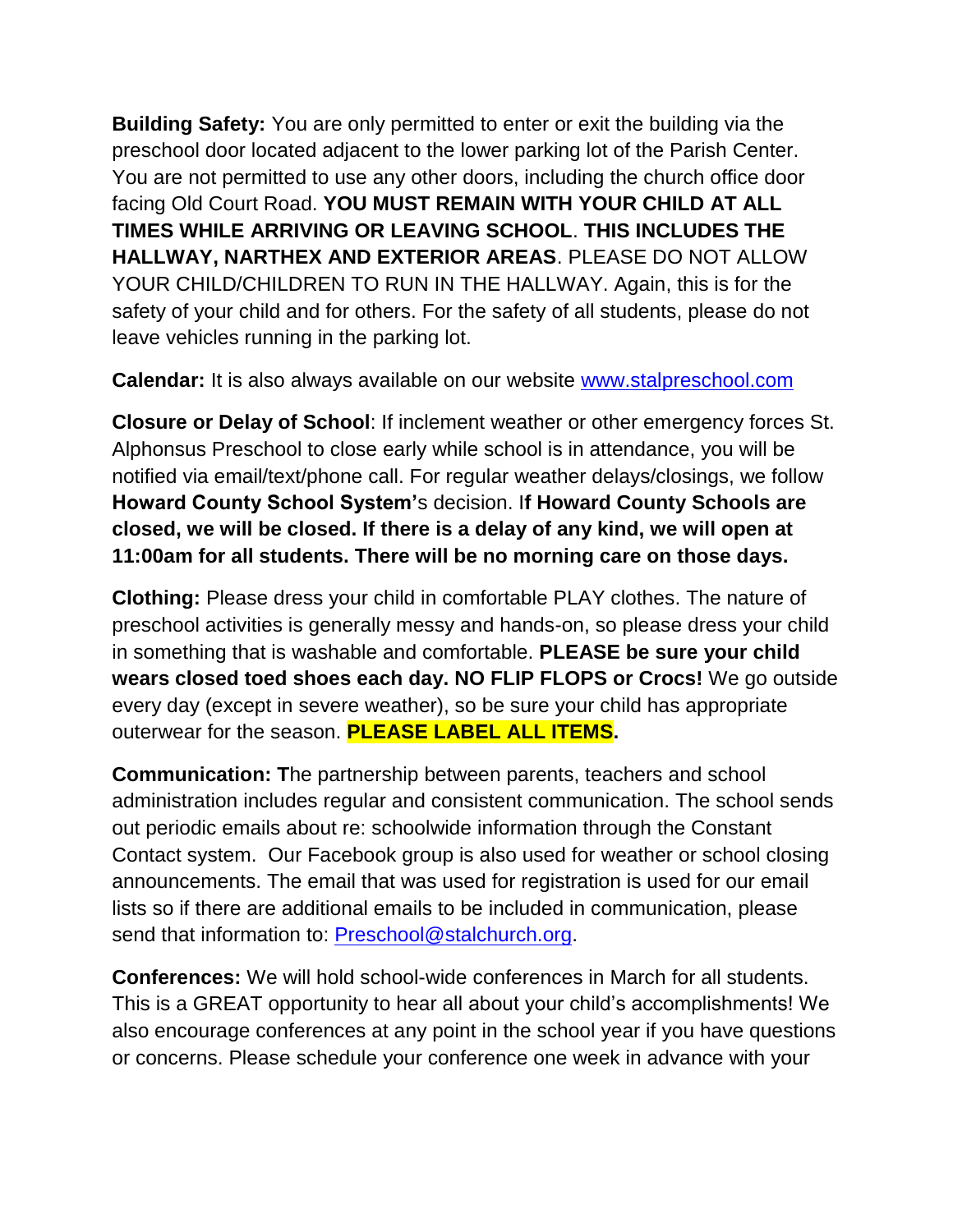child's teacher. **\*** The school will be closed on Conference Day to allow teacher and parents to have meaningful interactions.

**Curriculum:** We strongly believe in a hands-on, active learning through childcentered lessons and activities. Through our curriculum, children will be exposed to a variety of subjects, including Language Arts, Math, Science, Social Studies, Religion, Physical Education, Music and Art. We offer a balance in our teaching methods by providing small group activities, whole group teacher-directed lessons, hands-on creative projects, free choice independent learning centers, outdoor activities, and much more.

**Discipline Policy:** Discipline is the guiding and teaching of appropriate and socially acceptable behaviors. We believe that children are guided by example. In addition, we directly teach and model positive social interactions and facilitate discussions with the children that help them find the natural consequences to their actions. Our staff has been trained in discipline guidelines, so that each child can be nurtured by positive and caring adults. A complete copy of our discipline policy is available in this packet.

**Emergency Preparedness/Drills**: Due to the changing nature of our world and weather, we have compiled our own Emergency Preparedness Plan that is now required by law. A letter regarding this plan is included in this folder. We hold fire and safety drills throughout the school year so that the children can practice these procedures. **You will need to supply your child with the following items:** 1) One complete change of clothes, including socks and underwear. 2) Family or other picture (pets, etc.) that might give comfort during a difficult situation. The emergency bag for these supplies is provided by the school. **Extended Day Programs:** Our extended **morning care** program is held from **8:00am to 9:00am** and our extended **afternoon care** program is held from **3:05pm to 4:30 pm** every day for an additional fee. **\*Please note that if your child** is not picked up from aftercare by 4:30pm, a charge of \$25 plus \$1 per minute they are at the school after 4:31 pm will be assessed. There is extremely limited enrollment for these programs. Please contact Laura at laura@stalchurch.org. This is NOT a drop in program. **YOU MUST REGISTER for our extended day programs**.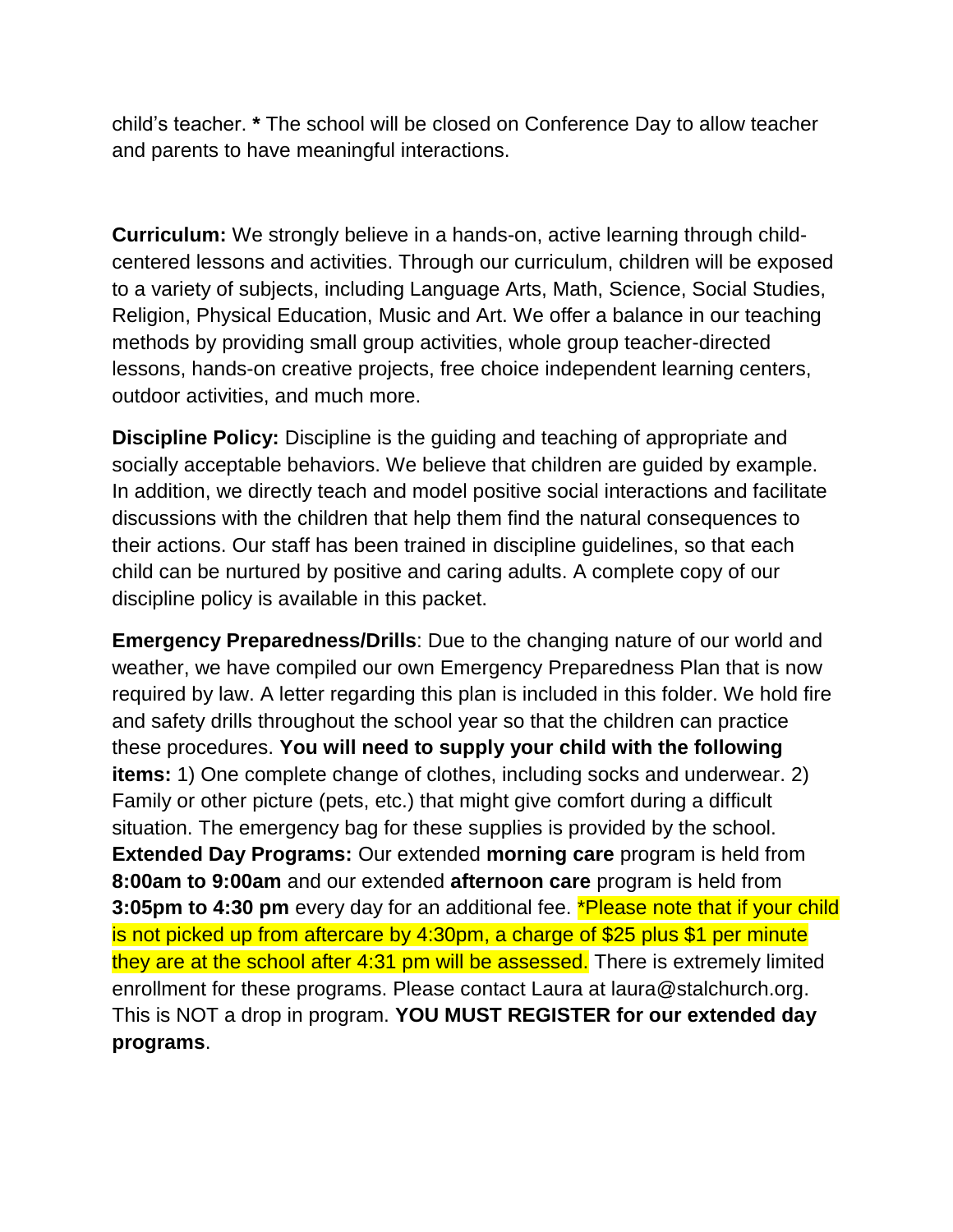**Faith:** We highly value our Roman Catholic faith and traditions, and our Faith activities are an important part of our mission. We use the Seeds program (Pflaum Publishing) to build our knowledge of and devotion to God. Outside of classroom, we will visit our church to learn more about Mass and the rituals of our Church, and we will explore nature and learn about all that God has provided for us. We respect all faith traditions. We participate in community service projects such as: Adopt-A-Family, and casserole making for our sister parish St. Gregory's in Baltimore City. We teach Bible stories and songs in the classroom, as well as saying Grace before each mealtime. Our Pre-K students have a weekly religion curriculum, with frequent visits to the church to put the Bible stories into context.

**Field Trips:** Our curriculum is enhanced by in-house field trips. Due to the young ages of our students, all of our "field trips" are held here on our campus. Participation in our field trip is available to all enrolled students regardless of days of attendance. If the field trip is on a day that your child does not normally attend school, they may attend but an adult must remain with them during the field trip.

**Fundraising**: To assist our school in keeping our tuition rates reasonable, we hold various fundraisers during the year. It is encouraged, but not required for families to participate.

**Illness or Injury:** If a child becomes sick or injured during the school day, the child will be escorted by a staff member to a quiet area. The child's parent/ guardian will be contacted and the illness/injury will be discussed. If a lifethreatening emergency occurs, we will call 911 and then the child's parent/ guardian. The director on duty will accompany the child to the emergency room via ambulance, if necessary. We also ask your cooperation in the following ways: IF YOUR CHILD HAS ANY OF THE FOLLOWING, PLEASE DO NOT SEND THEM TO SCHOOL: • Fever (temp of 100 or greater) • Vomiting (if your child has vomited in the last 24 hours) • Reddened eyes with discharge • Undiagnosed Rash Your child MUST be fever/symptom free (without medication) for 24 hours before returning to school. **We ask that you help keep our school healthy by keeping your child home if they are not feeling well and have any of the above.** Please note that your child may not be readmitted to school after an absence of three days or more due to illness without a written note from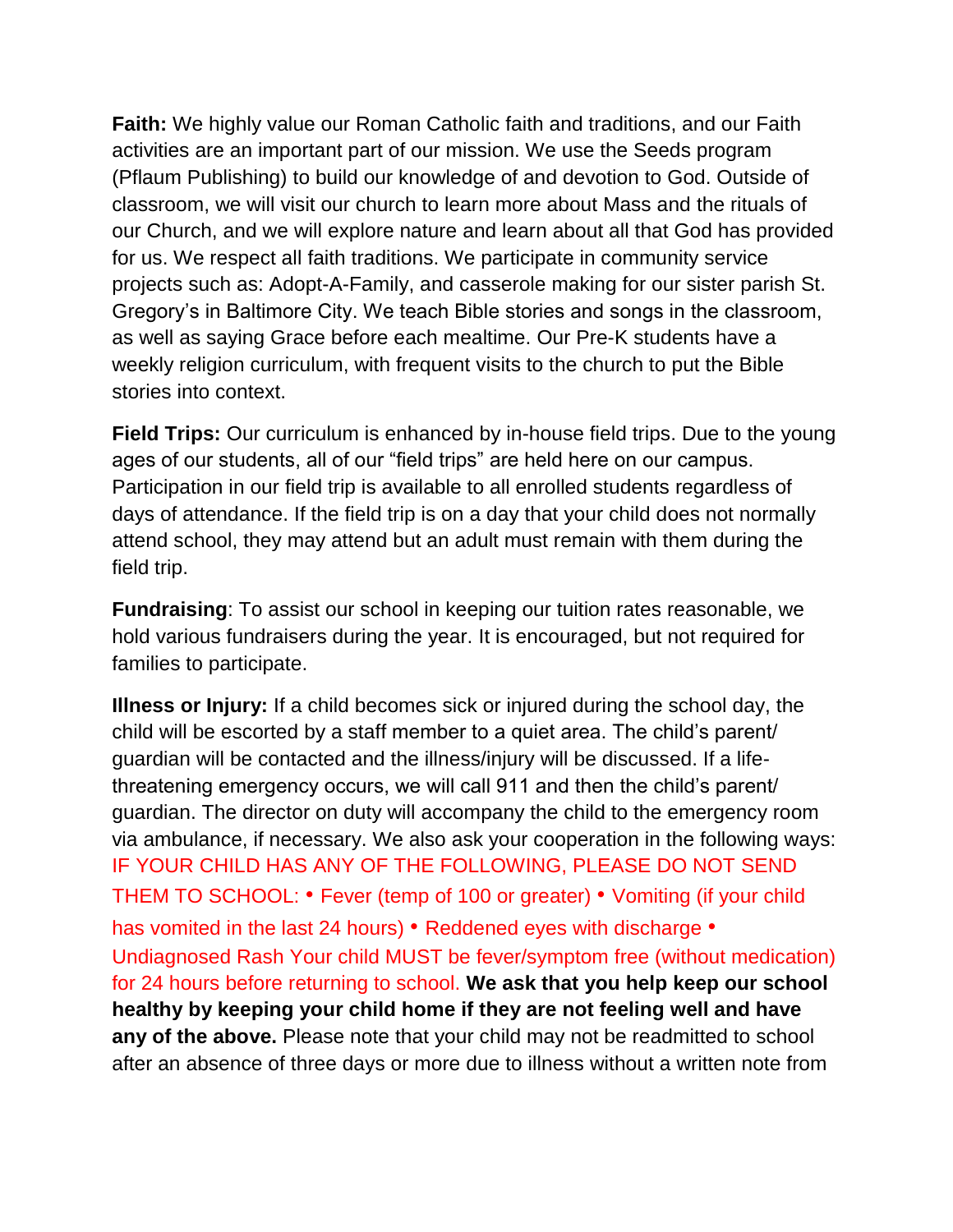the child's physician or parent stating that the child may return to a regular schedule.

\*\*\*The continuing Covid-19 pandemic impacts our school community. As a private, independent preschool, we are obligated to follow the mandates of the Baltimore County Health Department, and we are mandated to communicate Covid-19 information to the BCHD. The situation changes and evolves as we go forward, and we do the best we can to reduce the amount of disruption of school while keeping our community healthy. Please read the school communications and consult with administration with any questions.

**Lunchboxes:** Every student will need to bring his/her lunch to school each day. We are required by law to refrigerate all lunches. Please help us in using a Bento Box or hard lunch box. **PLEASE MAKE SURE ALL LUNCH BOXES ARE LABELED WITH THE CHILD'S NAME**. Also, please include plastic ware and napkins for your child. No sippy cups or bottles permitted. Please cut up grapes, hot dogs, apples, oranges, cherry tomatoes or other items that can be choking hazards. The use of a thermos is highly encouraged if you would like to keep food warm. **NO NUT PRODUCTS**. If you send a sunflower butter and jelly sandwich, please label it and alert us that it is not peanut butter or we will not serve it. Some allergies are very severe and we do not take any chances.

**Medication:** Please notify the Director upon your arrival to school if your child requires prescription medication during the school day. You MUST complete a Medication Administration Form and turn the form and the medication in to the Director. One dose of the prescription medication MUST be administered at home before the child arrives to school. The second dose may then be administered by the Director or other Medication Administration trained staff at the appropriate time during the school day. PLEASE DO NOT SEND ANY MEDICATION WITH YOUR CHILD IN HIS/HER TOTE BAG, LUNCHBOX, POCKETS, ETC. This includes cough drops and lip balm.

**Newsletters:** Your child's teacher will send out a weekly newsletter via email. The administration will send out a monthly school-wide newsletter. If you do not receive a newsletter, please let your teacher know right away as it may be going into your junk email. **There is important information in these newsletters and we ask that you read through all of the information thoroughly**.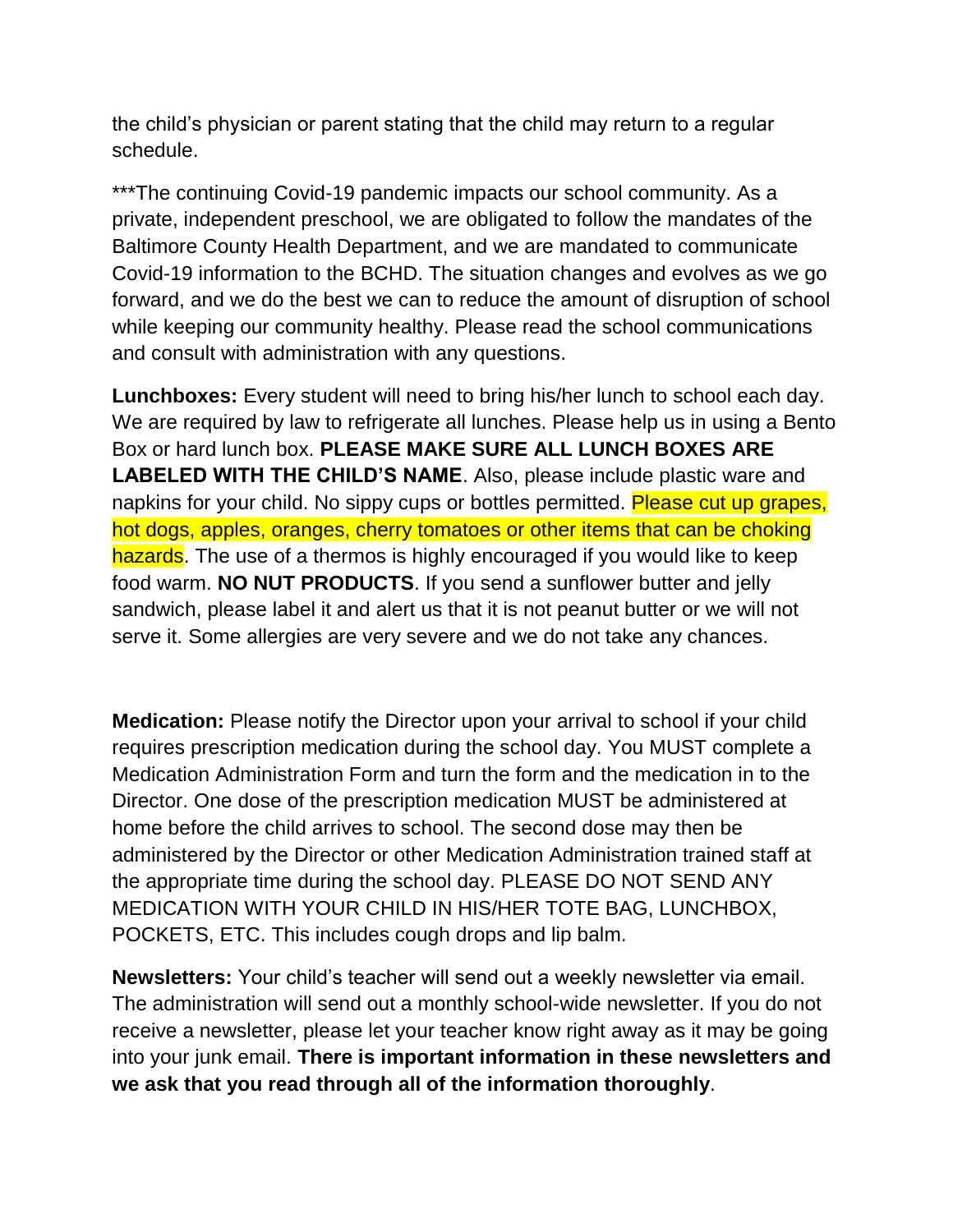**Non-Custodial Parent:** If a non-custodial parent seeks access to his/her child's records, the school must allow access unless a copy of a valid court order or legal agreement prohibiting such access has been presented to the school. The school reserves the right to notify the custodial parent of any such request. When there is a court order in place, it is best practice to give a copy to the school so we can be prepared for all contingencies.

**Parental Cooperation:** Parental cooperation is necessary for the welfare of all students. If, in the opinion of the administration, parental behavior seriously interferes with the educational process or the atmosphere of the school, a conference will be required. We may also require parents to withdraw their children and sever the relationship with the school.

**Parents Out of Town:** Please advise your child's teacher and administration in writing if you will be away and your child will be in the care of another adult or temporarily staying at the home of someone else. Please be sure to include the dates and additional phone numbers or other contact information. You must notify us at 410-461-2168 with any child absences.

**Parking Lot:** Please obey all traffic signs and directions, especially the STOP SIGN at the end of the parking lot upon leaving. SPEED LIMIT is 15mph. Please be respectful when parking on our lot or driving on our property. Please be sure to keep track of all children during arrival and departure, so as to keep everyone safe. \*For the safety of all, please do not leave your engine running during drop off or pick up and please do not leave children unattended in vehicle. If you need assistance, please call the office and we will be happy to help.

**Parties and Events:** Invitations to private family parties may only be distributed at school if EVERY child in the classroom is invited. No exceptions.

**Public Restrooms: ADULTS, Please DO NOT use the preschool restrooms at any time.** The only public restroom available is through the double doors on the administrative side of the building. Please be respectful when using this restroom as it is located near offices. If you need to take your child to the bathroom before or after school, please take them to the adult bathroom.

**Safety and Security:** Please only use the preschool doors as designated by the signs. If you are arriving on campus and the preschool doors are locked, PLEASE ring the bell. Security cameras are placed around campus and are monitored by administrators during the day.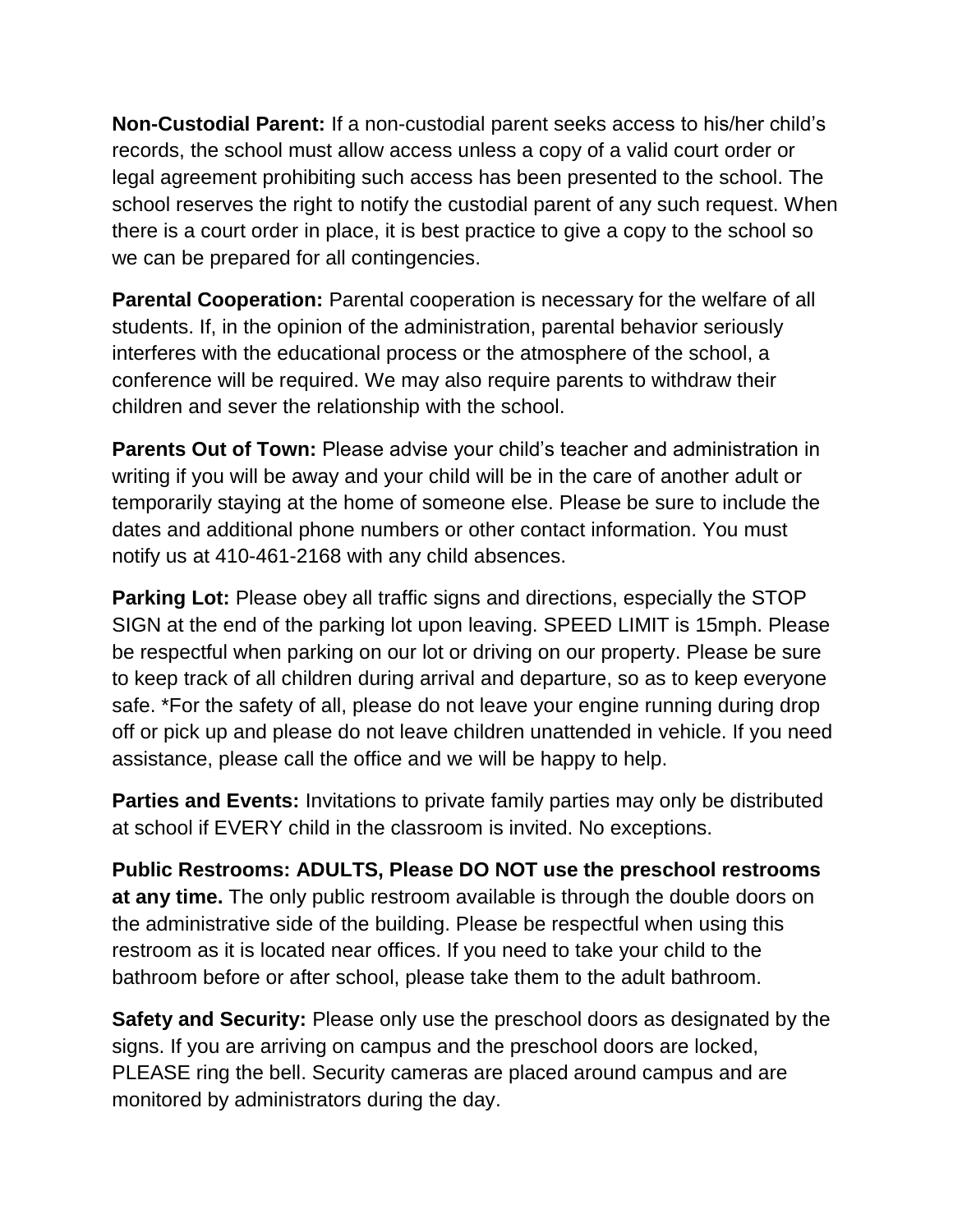**Snacks:** All students will receive a daily snack provided by the school. A monthly snack list is posted outside each classroom. We serve a variety of foods, and we encourage all children to try each item served. We DO NOT allow snacks from home (unless there is a documented food allergy). A monthly snack calendar is posted in the hallway near the parent communication board.

**Supply Fee:** A supply fee of \$150 is assessed at the beginning of the school year to cover the cost of classroom supplies.

**Technology**: Our preschool is a play based curriculum, but we do enhance the learning experience through well planned access to technology, using music, videos and internet resources as directed by the classroom teacher. Students are NOT to bring their own devices such as cell phones, I Pads or tablets to school. St. Alphonsus Preschool is not responsible for any devices that are brought to school or left in school bags.

**Website:** Our website is [www.stalpreschool.com](http://www.stalpreschool.com/) . You can find the current calendar, news and information as well as tuition and forms.

**Withdrawal:** Two weeks' written notice is required for any withdrawals. Tuition must be paid as agreed before student records can be released. This may include up to two months tuition for withdrawal or change in schedule. Please contact Ms. Laura for more information.

**Youth Protection**: As a Catholic school, we take the dignity and protection of all of our students as our primary responsibility and we have procedures in place to ensure for the physical and emotional safety of our children. All staff members and volunteers that work with children are required to complete Virtus training, which consists of youth protection training as well as background checks through the Archdiocese of Baltimore. All staff members also complete background checks through the state of Maryland and the FBI. For any questions, please contact our Director or see [www.archbalt.org/child-and-youthprotection.com](http://www.archbalt.org/child-and-youthprotection.com)

BUSINESS OFFICE: Laura Munns, Business Manager laura@stalchurch.org Our business office is open Monday, Tuesday and Thursday from 9:30-3:00pm